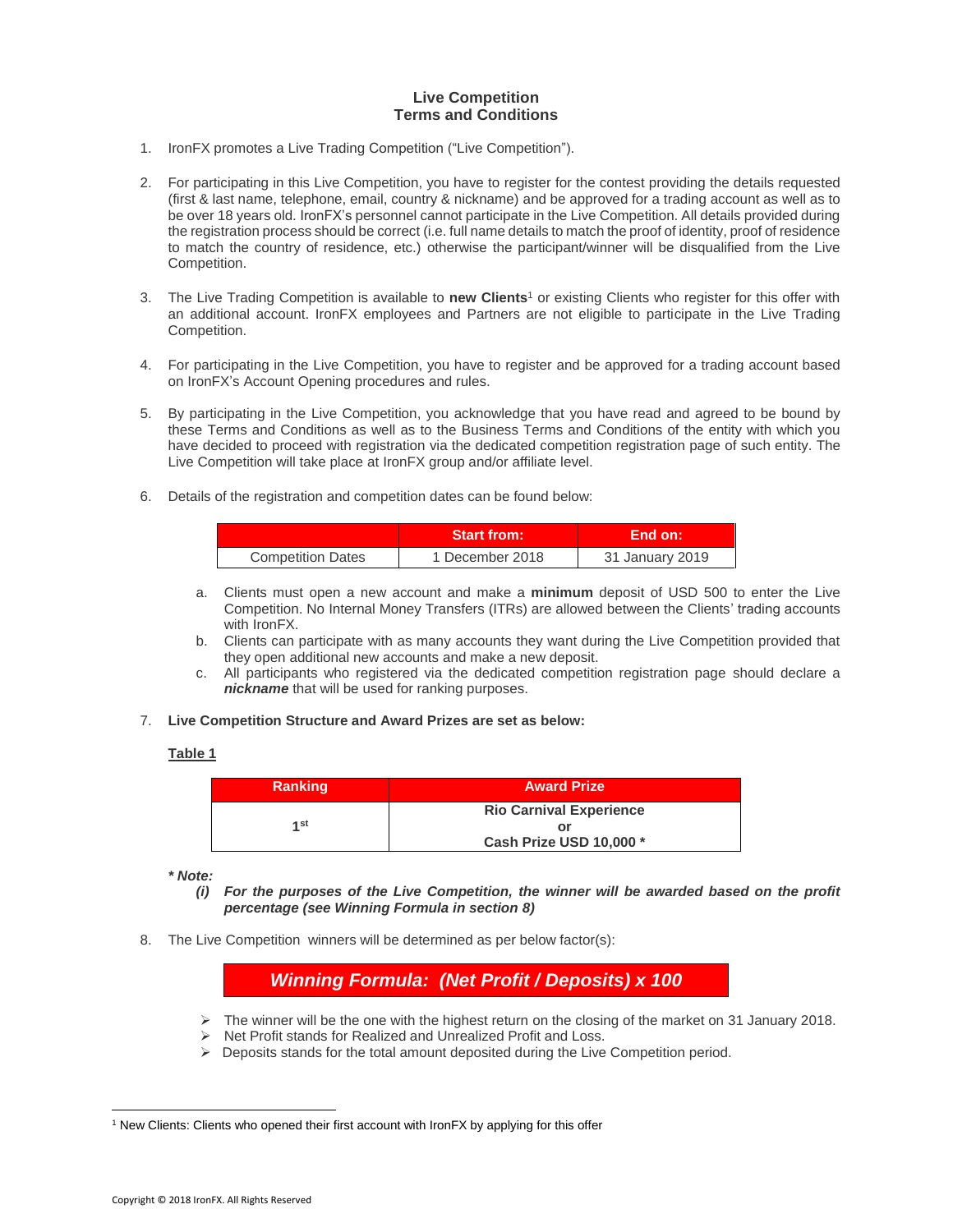## **Example A**

Total Deposits for the period: 7500 USD Net Profit for the Period:

**Return = (Net Profit / Deposits) = (12000 / 7500) x 100 = 160%**

**Example B**

Total Deposits for the period: 25000 USD Net Profit for the Period: 50000 USD

## **Return = (Net Profit / Deposits) = (50000 / 25000) x 100 = 200%**

- 9. For the award prize to be added into the winner's trading account, the winner will have to:
	- a. Meet and must have already passed the IronFX' s compliance procedures and checks; and
	- b. Provide a detailed report of his/her Live Competition account when and if requested by IronFX.
- 10. The participant acknowledges and authorizes IronFX to announce the daily results of the Live Competition on its website.
- 11. Existing clients can participate in the Competition by opening an additional account for the purposes of the Live Competition and make a fresh deposit as indicated in clause 6 above.
- 12. The trading accounts held by the clients for the Live Competition will not be entitled to receive any other promotion offered by IronFX.
- 13. IronFX will announce the winners within 30 days from the completion of the Live Competition.
- 14. By winning a Live Competition prize, the winners accept that they will participate in various promotional events that IronFX can publicize freely on various venues. Promotional events include, but are not limited to, interviews, photos, listing announcement of their full names, nicknames, country of origin, prizes received, etc.
- 15. In case of refusal by a winner of not participating in promotional events, then IronFX has the right to disqualify the winner and give the prize to the next place participant.
- 16. Winners who are awarded with prizes are not allowed to request to credit such prize to a different trading account holder but instead should be in the name of the participant.
- 17. Clients that have already obtained the 1<sup>st</sup> prize on previous competitions run by IronFX will be disqualified and the  $1<sup>st</sup>$  prize will be automatically provided to the  $2<sup>nd</sup>$  place winner.
- 18. If IronFX suspects that a participant has abused/manipulated or attempted to abuse/manipulate this Live Competition or otherwise acted with a lack of good faith towards us, then IronFX reserves the right, at its sole discretion, to deny, withhold or withdraw from that user the award received or promotion and if necessary to cancel any terms and conditions with respect to that participant, either temporarily or permanently, or terminate that participant's/client's/user's access to the service and/or block that user's Account. IronFX reserves the right to remove any plug-ins from the client's account in case such plug-ins create complication on IronFX systems. In addition, IronFX reserves the right to modify, change or terminate this Live Competition at any time without the consent of the Client.
- 19. If IronFX suspects that a participant has abused the fair rules of the Live Competition by hedging his positions internally (using other trading accounts held with IronFX) or externally (using other trading accounts held with other brokers) then IronFX reserves the right to immediate disqualify the participant/client from the Live Competition without the consent of the Client. In addition, IronFX has the right to disqualify a participant/client in case the latter does not trade normally but instead takes a single position(s) trade(s).
- 20. The Company reserves the right, due to risk management, to transfer selected clients on Market Order environment. In case the client does not comply with IronFX request, the participant could be disqualified from the Live Competition.
- **21. The participant/client acknowledges that Forex and CFDs are leveraged products and involve a high level of risk. It is possible to lose all your invested capital. These products may not be suitable for everyone and you should ensure that you understand the risks involved. Seek independent advice if necessary.**